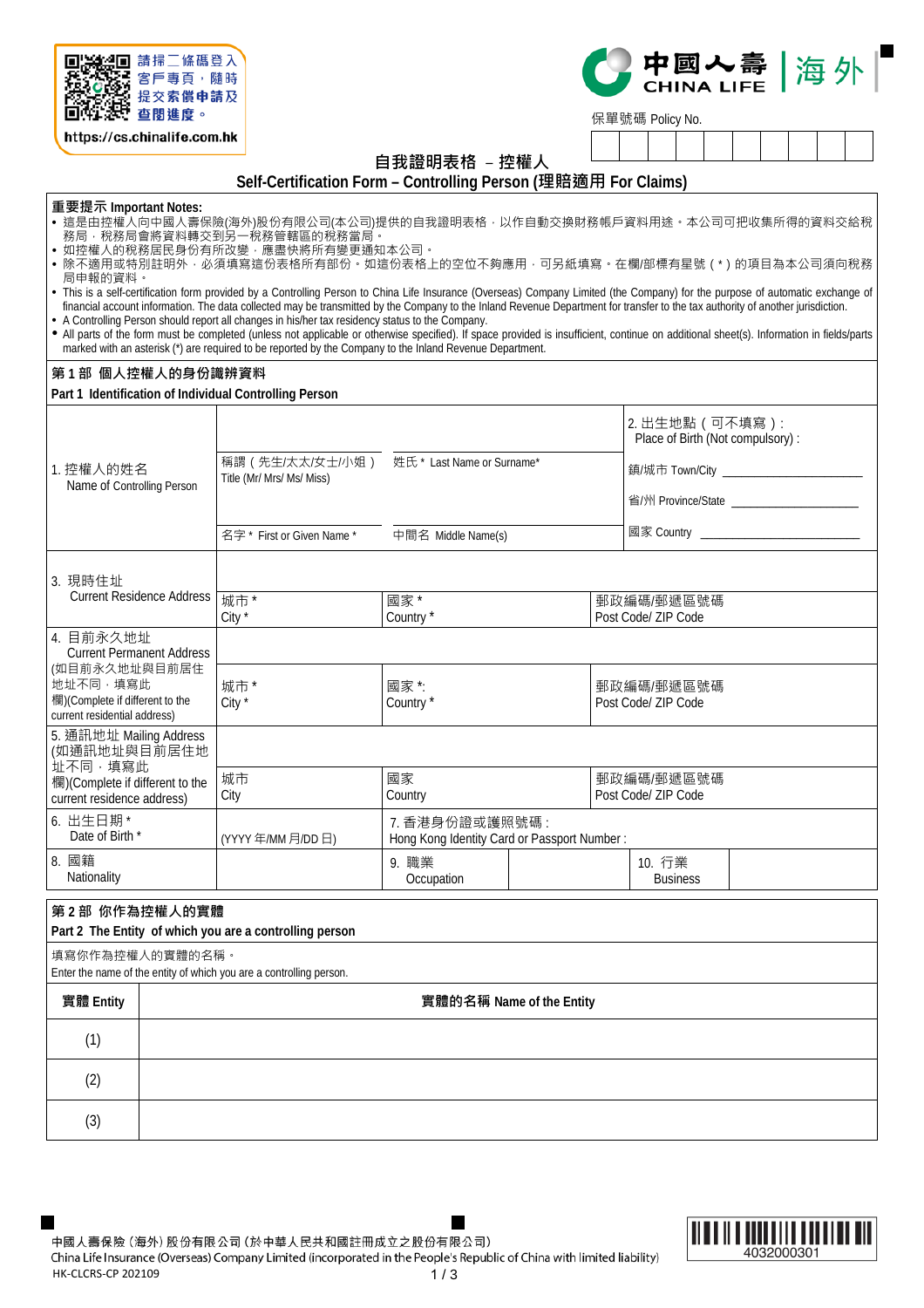## **第 3 部 居留司法管轄區及稅務編號或具有等同功能的識辨編號(以下簡稱「稅務編號」)\***

**Part 3 Jurisdiction of Residence and Taxpayer Identification Number or its Functional Equivalent ("TIN") \***

提供以下資料 · 列明(a)控權人的居留司法管轄區 · 亦即控權人的稅務管轄區(香港包括在內)及(b)該居留司法管轄區發給控權人的稅務編號 · 列出**所有**(不限於 5 個)居留司法管轄區。如控權人是香港稅務居民,稅務編號是其香港身份證號碼。如沒有提供稅務編號,必須填寫合適的理由: Complete the following table indicating (a) the jurisdiction of residence (including Hong Kong) where the Controlling Person is a **resident for tax purposes** and (b) the Controlling Person's TIN for each jurisdiction indicated. Indicate **all** (not restricted to five) jurisdictions of residence. If the Controlling Person is a tax resident of Hong Kong, the TIN is the Hong Kong Identity Card Number. If a TIN is unavailable, provide the appropriate reason A, B or C:

| 理由A      | 控權人的居留司法管轄區並沒有向其居民發出稅務編號。                                                                                                                                                      |  |  |  |  |
|----------|--------------------------------------------------------------------------------------------------------------------------------------------------------------------------------|--|--|--|--|
| Reason A | The jurisdiction where the Controlling Person is a resident for tax purposes does not issue TINs to its residents.                                                             |  |  |  |  |
| 理由B      | 控權人不能取得稅務編號。如選取狺一理由,解釋控權人不能取得稅務編號的原因。                                                                                                                                          |  |  |  |  |
| Reason B | The Controlling Person is unable to obtain a TIN. Explain why the Controlling Person is unable to obtain a TIN if you have selected this reason.                               |  |  |  |  |
| 理由C      | 毋須提供稅務編號。居留司法管轄區的主管機關不需要控權人披露稅務編號。<br>TIN is not required. Select this reason only if the authorities of the jurisdiction of residence do not require the TIN to be disclosed. |  |  |  |  |
| Reason C |                                                                                                                                                                                |  |  |  |  |
|          | 如沒有提供稅務編號<br>如選取理由 B · 解釋控權人不能取得稅務                                                                                                                                             |  |  |  |  |

| 居留司法管轄區<br><b>Jurisdiction of Residence</b> | 稅務編號<br><b>TIN</b> | 填寫理由A、B或C<br>Enter Reason A, B or C if<br>no TIN is available | 編號的原因<br>Explain why the Controlling Person is unable<br>to obtain a TIN if you have selected Reason B |
|---------------------------------------------|--------------------|---------------------------------------------------------------|--------------------------------------------------------------------------------------------------------|
|                                             |                    |                                                               |                                                                                                        |
|                                             |                    |                                                               |                                                                                                        |
|                                             |                    |                                                               |                                                                                                        |
| 4.                                          |                    |                                                               |                                                                                                        |
| b.                                          |                    |                                                               |                                                                                                        |

| 第4部控權人類別<br>Part 4 Type of Controlling Person                                                                                                         |                                                                                                                                                                                                                          |                       |                       |                       |  |  |
|-------------------------------------------------------------------------------------------------------------------------------------------------------|--------------------------------------------------------------------------------------------------------------------------------------------------------------------------------------------------------------------------|-----------------------|-----------------------|-----------------------|--|--|
| 就第2部所載的每個實體·在適當方格內加上 V 號·指出控權人就每個實體所屬的控權人類別·<br>Tick the appropriate box to indicate the type of controlling person for each entity stated in Part 2. |                                                                                                                                                                                                                          |                       |                       |                       |  |  |
| 實體類別<br><b>Type of Entity</b>                                                                                                                         | 控權人類別 Type of Controlling Person                                                                                                                                                                                         | 實體(1)<br>Entity $(1)$ | 實體(2)<br>Entity $(2)$ | 實體(3)<br>Entity $(3)$ |  |  |
|                                                                                                                                                       | 擁有控制股權的個人(即擁有不少於百分之二十五的已發行股本)<br>Individual who has a controlling ownership interest (i.e. not less than 25% of issued share capital)                                                                                    | $\Box$                | $\Box$                | $\Box$                |  |  |
| 法人<br>Legal Person                                                                                                                                    | 以其他途徑行使控制權或有權行使控制權的個人(即擁有不少於百分之二十五的表決權)<br>Individual who exercises control/is entitled to exercise control through other means (i.e. not less than 25% of voting<br>rights)                                             | $\Box$                | $\Box$                | $\Box$                |  |  |
|                                                                                                                                                       | 擔任該實體的高級管理人員/對該實體的管理行使最終控制權的個人<br>Individual who holds the position of senior managing official / exercises ultimate control over the management of<br>the entity                                                        | $\Box$                | П                     | □                     |  |  |
|                                                                                                                                                       | 財產授予人 Settlor                                                                                                                                                                                                            | $\Box$                | $\Box$                | $\Box$                |  |  |
|                                                                                                                                                       | 受託人 Trustee                                                                                                                                                                                                              | $\Box$                | $\Box$                | $\Box$                |  |  |
| 信託                                                                                                                                                    | 保護人 Protector                                                                                                                                                                                                            | $\Box$                | □                     | $\Box$                |  |  |
| Trust                                                                                                                                                 | 受益人或某類別受益人的成員 Beneficiary or member of the class of beneficiaries                                                                                                                                                        | $\Box$                | $\Box$                | $\Box$                |  |  |
|                                                                                                                                                       | 其他(例如: 如財產授予人 / 受託人 / 保護人 / 受益人為另一實體, 對該實體行使控制權的個人)<br>Other (e.g. individual who exercises control over another entity being the settlor / trustee / protector / beneficiary)                                           | $\Box$                | $\Box$                | $\Box$                |  |  |
|                                                                                                                                                       | 處於相等/相類於財產授予人位置的個人<br>Individual in a position equivalent/similar to settlor                                                                                                                                             | $\Box$                | $\Box$                | $\Box$                |  |  |
|                                                                                                                                                       | 處於相等/相類於受託人位置的個人<br>Individual in a position equivalent/similar to trustee                                                                                                                                               | $\Box$                | $\Box$                | $\Box$                |  |  |
| 除信託以外的<br>法律安排                                                                                                                                        | 處於相等/相類於保護人位置的個人<br>Individual in a position equivalent/similar to protector                                                                                                                                             | $\Box$                | $\Box$                | $\Box$                |  |  |
| Legal Arrangement<br>other than Trust                                                                                                                 | 處於相等/相類於受益人或某類別受益人的成員位置的個人<br>Individual in a position equivalent/similar to beneficiary or member of the class of beneficiaries                                                                                         | $\Box$                | □                     | $\Box$                |  |  |
|                                                                                                                                                       | 其他(例如: 如處於相等 / 相類於財產授予人 / 受託人 / 保護人 / 受益人位置的人為另一實體 · 對該<br>實體行使控制權的個人)<br>Other (e.g. individual who exercises control over another entity being equivalent / similar to settlor / trustee /<br>protector / beneficiary) | $\Box$                | $\Box$                | $\Box$                |  |  |